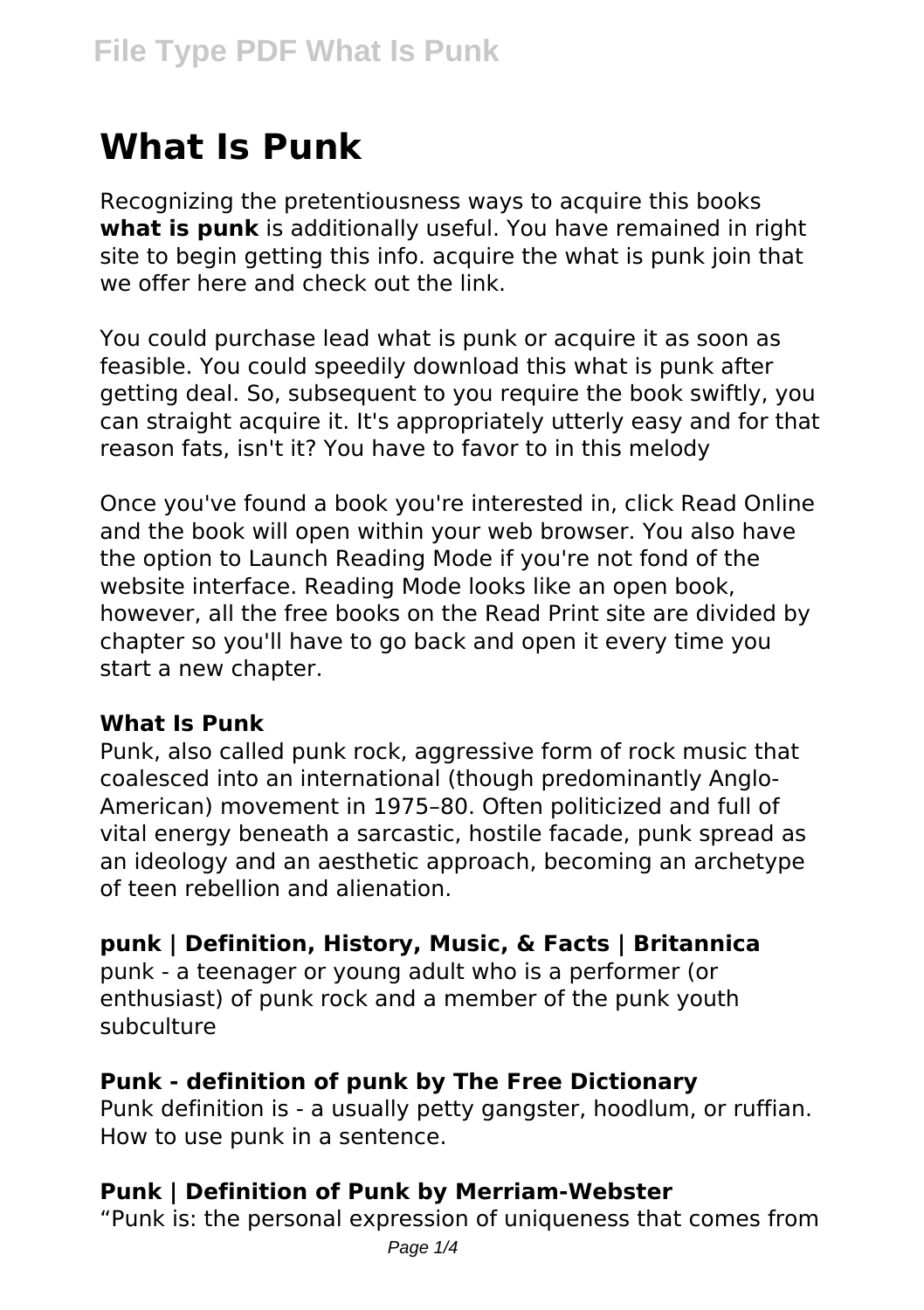the experiences of growing up in touch with our human ability to reason and ask questions; a movement that serves to refute social ...

## **What Is Punk? 25 Definitions From People Who Should Know**

punk rock. a style or movement characterized by the adoption of aggressively unconventional and often bizarre or shocking clothing, hairstyles, makeup, etc., and the defiance of social norms of behavior, usually associated with punk rock musicians and fans.

#### **Punk | Definition of Punk at Dictionary.com**

That to me is punk rock. The questioning of authority, pushing back against established structures of authority, of government, of the way it is. Questioning anything and everything to me is punk...

## **What is Punk? - Big Think**

Punk is not about a certain hair colour, style, or music, although music does take a large part in most punks lives. Punk is about liking what you like, being yourself, saying what you think and FUCK ALL THE REST.

#### **Urban Dictionary: punk**

Punk rock (or simply punk) is a music genre that emerged in the mid-1970s. Rooted in 1960s garage rock, punk bands rejected the perceived excesses of mainstream 1970s rock.

## **Punk rock - Wikipedia**

Punk means to not care what other people say when it comes to pop culture. Punks encourage standing out from the crowd. Punks don't tend to follow any kind of guide line. It's based off music and "do it yourself" attitudes. It's associated with rebellion and anti-establishment.

#### **5 Ways to Be a Punk - wikiHow Fun**

The punk subculture includes a diverse array of ideologies, fashion, and other forms of expression, visual art, dance, literature and film. It is largely characterised by anti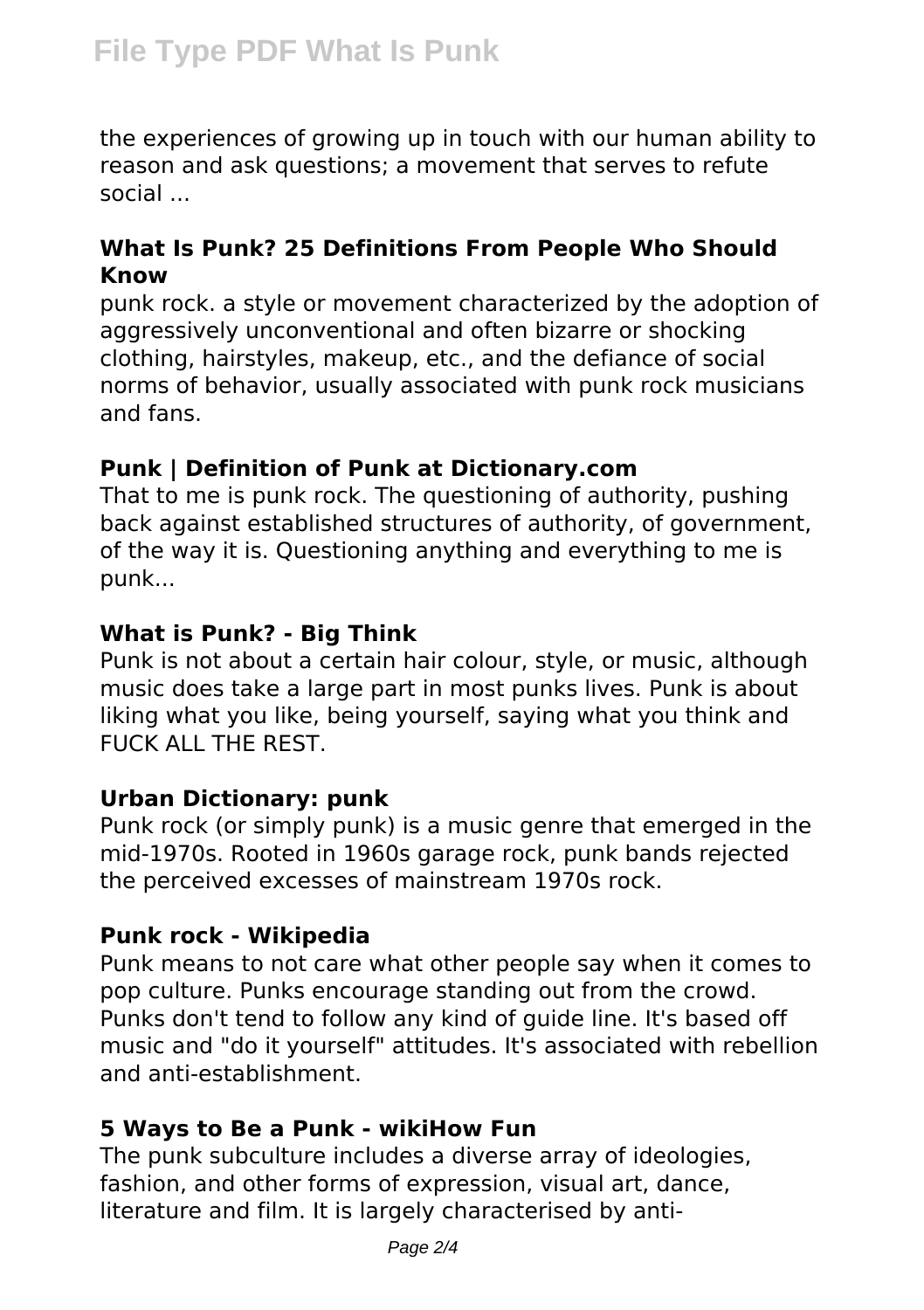establishment views, the promotion of individual freedom, DIY ethics, and is centred on a loud, aggressive genre of rock music called punk rock.

#### **Punk subculture - Wikipedia**

"What is Punk? is a non-fiction children's book that uses a 1-2 punch of rhyme and insanely detailed, colorful clay art to bring the history of punk music and culture alive. . . . Anny Yi's captivating clay illustrations stir the reader to want to get closer to the visceral punk scene and experience the deafening roar/that inspired the people/like never before.

## **What Is Punk? | Eric Morse, Anny YiAkashic Books**

Punk was a culture that reflected a consumer-based society moving out of affluence into real economic, social, and political crisis. The Punks intentionally disconnect themselves from the parent culture and represent themselves as aliens, inscrutable.

## **Punks - Punk subculture - Punk rock based counterculture**

What Is Punk? is a primer for punks with kids. Its best function is to keep you, as the parent, from getting bored out of your skull with all the pink ponies you get to read about over and over. It was made for me.

## **What Is Punk? by Eric Morse - Goodreads**

punk definition: 1. a culture popular among young people, especially in the late 1970s, involving opposition to…. Learn more.

## **PUNK | meaning in the Cambridge English Dictionary**

a fast abrasive style of rock music of the late 1970s, characterized by aggressive or offensive lyrics and performance Sometimes shortened to: punk

# **Punk rock | Definition of Punk rock at Dictionary.com**

Whether you were there, or want to explain it in a cool way, here's a really inventive History of Punk -- for anyone with a childlike spirit. It's based on a picture book we really love. If you

...